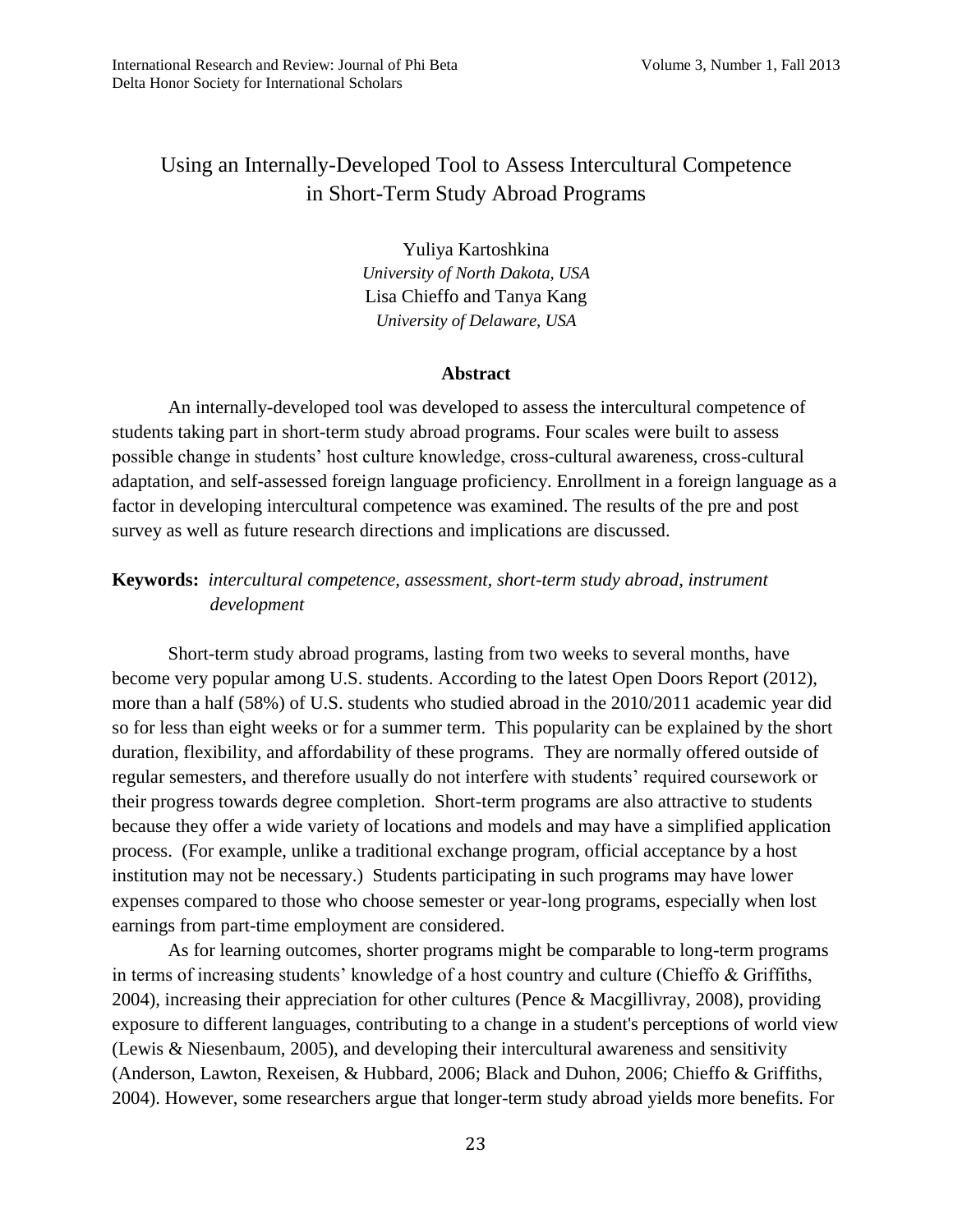example, Medina-Lopez-Portillo (2004) found that students on a semester-long program reported more development in intercultural sensitivity than those participating in a shorter summer program. Similarly, when comparing students' learning on programs of varying length, Dwyer (2004) concluded that full academic year programs had the most effect on students' foreign language acquisition, as well as on intercultural, personal and professional development. On the other hand, she pointed out when programs lasting at least six weeks are thoughtfully planned and implemented, they "can be enormously successful in achieving important academic, personal, career and intercultural development outcomes" (p. 164). When Gullekson, Tucker, Coombs, and Wright (2011) compared students who took part in a 16-day business consulting program abroad with those who stayed on campus, they found no significant differences in the areas of ethnocentrism, intercultural communication apprehension, and international awareness between groups, suggesting that such a short trip may not have provided adequate time for change. Thus, it is still not clear how long study abroad programs must be in order to promote students' learning.

There have also been several studies that point out how enrollment in a foreign language course might not only increase students' foreign language skills, but also other cross-cultural skills and knowledge. For example, Engle and Engle (2004) reported that students who took two years of a foreign language prior to study abroad for a semester or a full year enhanced their language skills as well as their intercultural sensitivity during their time abroad, as measured by the Intercultural Development Inventory. However, it is also unclear whether these benefits are possible for students in short-term study abroad programs. Allen and Herron (2003) noticed that students in a summer study abroad program not only increased their French speaking and listening skills, but also decreased their language anxiety both inside and outside of the classroom. Additionally, Schwieter and Kunert (2012) found that students who took a culture and foreign language course before their short-term study abroad programs reported that this course had a positive influence on their interest in continuing to study the second language, personal growth, and socialization with host culture families. However, Davidson (2007), in his review of study abroad research over the last 25 years, points out that it is "extremely unlikely" in short-term study abroad programs to develop linguistic and cultural proficiency (p. 279). Therefore, more studies should be conducted to understand how enrollment in foreign language courses can benefit students in short-term study abroad programs.

Due to such inconsistency of results and diversity of outcomes, there is a need to conduct further research to assess students' growth and learning on short-term programs. Assessment is important because it can lead to the improvement of overall program quality and the enhancement of students' learning experiences, and provide administrators with valuable data to justify the resources spent on these programs. The purpose of this study is to add to the pool of existing knowledge by investigating whether participation in a short-term program abroad effects change in aspects of students' intercultural competence, and whether enrollment in a foreign language course during study abroad can be a contributing factor in such change.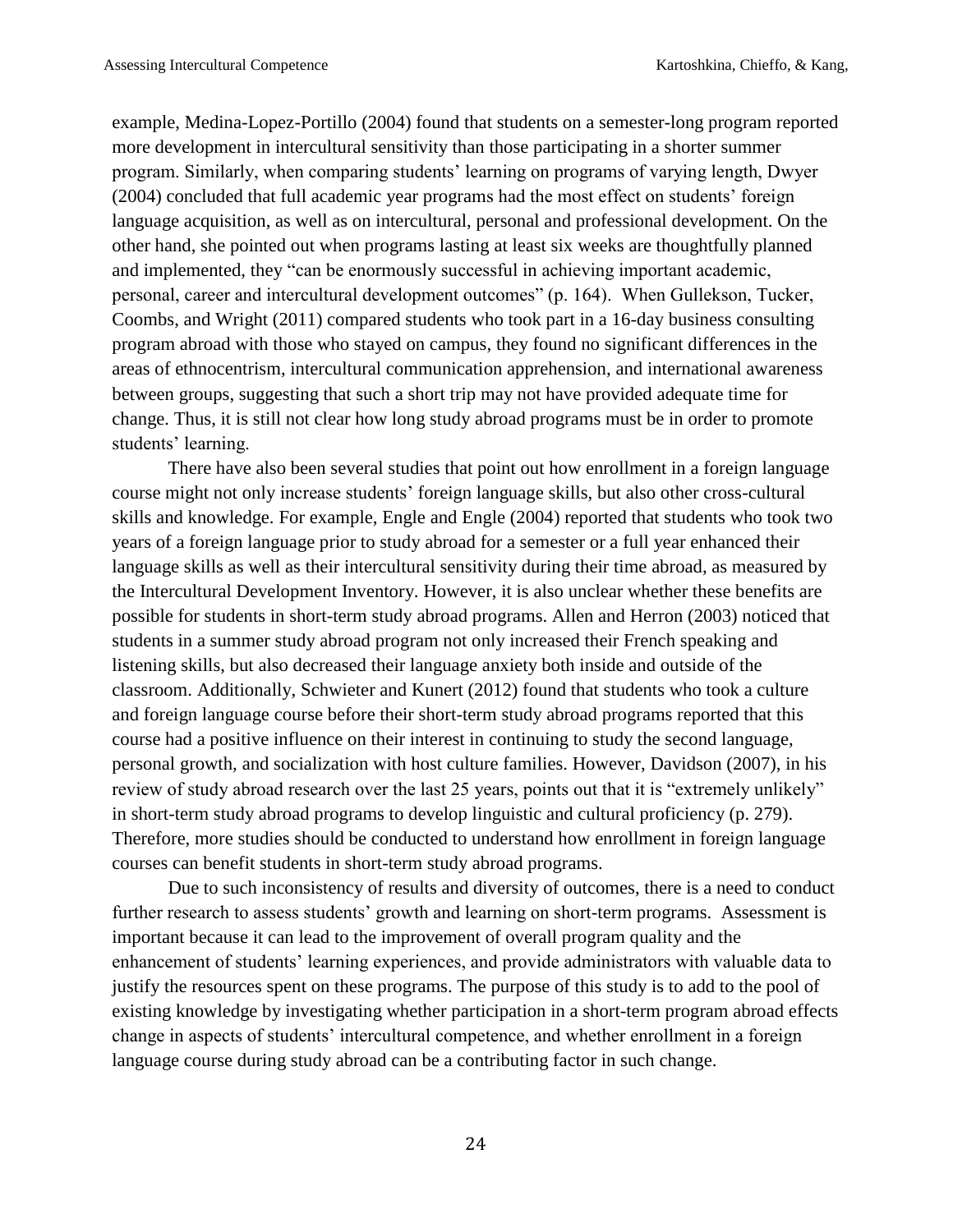#### **Intercultural Competence**

Intercultural competence is known as one of the most crucial outcomes of study abroad. Although there is no common definition of this competence among researchers and practitioners, there are many important elements that align under its umbrella, as suggested by Deardorff (2006). This study will concentrate on four elements of intercultural competence: host culture knowledge, cross-cultural awareness, cross-cultural adaptation, and foreign language proficiency.

## **Host culture knowledge**

This dimension refers to possessing knowledge about norms, values, behaviors, and issues of a host culture in order to successfully navigate in it. This kind of knowledge has been pointed out as one of the important aspects of intercultural competence (Deardorff, 2006; Chieffo & Griffiths, 2004; Williams, 2009). Research suggests that short-term study abroad experience can assist students in developing and deepening host culture knowledge. For example, Chieffo and Griffiths (2004) found that students who engaged in short-term study abroad increased their "functional knowledge" and were able to perform tasks associated with international travel and engage in activities that facilitated learning more about their host culture. Williams (2009) reported that during summer programs students developed a better understanding of a host culture, its values, traditions, and lifestyles and were able to understand how host culture people viewed the United States. Many students were also able to articulate specific knowledge related to local political, social, environmental, and historical issues.

#### **Cross-cultural awareness**

This aspect of intercultural competence refers to a cognitive ability to recognize that each culture has its own background with unique norms, values, and behaviors with philosophical, historical, economic, religious, and social roots. By possessing this awareness, students become conscious that cultural background has impact on how people think and behave, and that cultures cannot be qualitatively compared. Cross-cultural awareness is considered one of the vital elements in intercultural competence (Black and Duhon, 2006; Kitsantas and Meyers, 2002; Deardorff, 2006), and short-term study abroad seems to facilitate its development. Black and Duhon (2006) indicated that after participating in a summer-long business program abroad, students became more culturally empathetic and tolerant. Kitsantas and Meyers (2002) reported that a study abroad program enhanced students' cross-cultural awareness when this characteristic was measured using the Cross-Cultural Adaptability Inventory. After studying abroad, students reported a significant increase in cultural empathy and respect for the host culture.

## **Cross-cultural adaptation**

This dimension refers to flexibility in adapting to new situations and the ability to keep an open mind when facing unfamiliar cultural values and behaviors. By possessing this skill, students are able to shift their frame of reference appropriately while communicating and adapting their behavior to a host culture context. Cross-cultural adaptation has also been noted as a critical element in intercultural competence (Anderson, et al. 2006; Deardorff, 2006; Kim,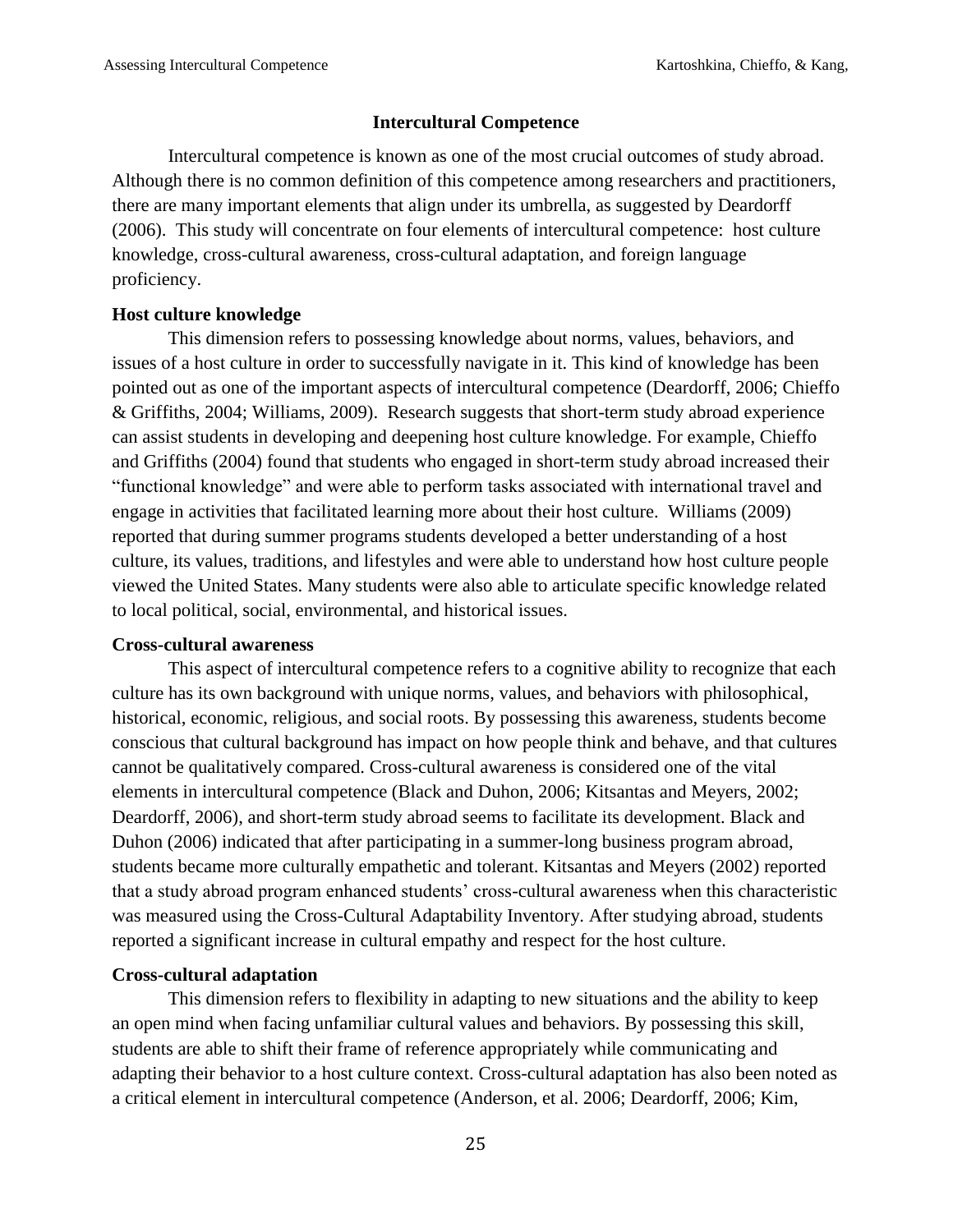2001; Williams, 2009). According to Deardorff (2006), the ability to adapt to different communication styles, behaviors, and new cultural environments is one of the common elements of intercultural competence cited by scholars and administrators. When developing these crosscultural adaptation skills, people undergo dynamic processes of acculturation (learning new cultural elements) and deculturation (losing home culture elements), as asserted by Kim (2001). Research suggests that study abroad can positively influence the development of cross-cultural adaptation skills. For example, Anderson et al. (2006) reported that students who took part in a 4-week study abroad experience improved their ability to accept and adapt to cultural differences. Williams (2009) noticed that after their time abroad, students expressed pride at their ability to adapt to different lifestyles, customs, habits, and norms, and noted that study abroad had given them confidence to adapt to future situations.

## **Foreign language proficiency**

This aspect of intercultural competence entails the ability to communicate in a foreign language. There are different levels of proficiency, ranging from possessing the most basic language skills necessary to navigate in a foreign country, to near-native fluency. Foreign language proficiency is not always included as a vital element of intercultural competence, but it is nevertheless highly valued among higher education administrators (Deardorff, 2006). There have been many studies exploring how study abroad might improve participants' foreign language skills; the results, however, have been mixed. For example, Allen and Herron (2003) reported that after summer study abroad programs students significantly improved their French speaking and listening skills. DeKeyser (2010), however, found that students who took part in a 6-week program abroad did not demonstrate measureable progress, perhaps because pre-program grammar knowledge was inadequate for the demands of real-world situations. Davidson (2007) asserts that it is unlikely that students will develop linguistic proficiency during a short-term study abroad program, but these programs can nevertheless motivate students to begin or continue studying a foreign language. Cubillos, Chieffo, and Fan (2008) reported similarly mixed findings, namely that there were no significant differences in improvement in listening comprehension skills between in-country and on-campus Spanish learners during a month-long course. However, the study abroad students possessed a higher level of confidence surrounding their linguistic skills, despite no measurable difference in actual comprehension gains.

## **Method**

## **Background**

As part of its regular study abroad offerings, the University of Delaware (UD) sponsors approximately 50 short-term, faculty-led programs to dozens of international destinations during the month of January. This optional mini-semester, called winter session, runs on campus from early January through early February and is the most popular study abroad term at UD, attracting approximately 1,000 students annually. During their program, students enroll in two UD courses totaling 6-7 credits which are taught by their UD faculty directors or by local instructors*.* Courses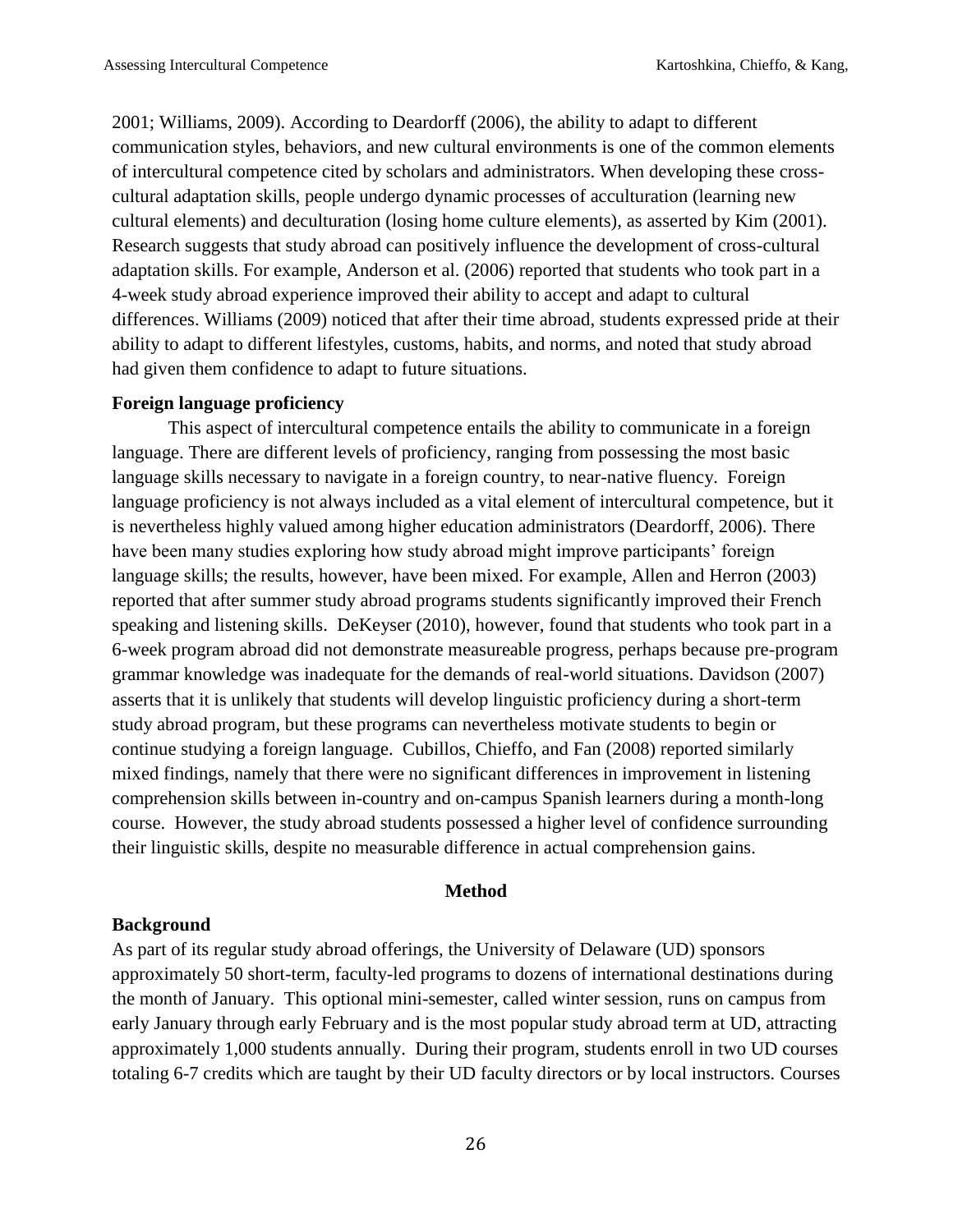are taught in English, except for foreign language courses, which are taught in the language of the host country.

Academic foci range widely, from literature and foreign language to areas considered to be less traditional for study abroad, such as mechanical engineering, nursing, fashion and apparel studies, and plant and soil sciences. Nearly as much variety exists in the structure of the programs, with some groups remaining primarily in one location and hosted by a local university, and others traveling to multiple locations. Students are housed in home stays, dormitories, hotels, apartments, and guest houses, depending on the location and design of the program as proposed by the faculty director. Not surprisingly, program objectives vary significantly as well, with some emphasizing cultural and language acquisition, while others focus on a highly specialized content area relevant to the host country.

Over the past decade, administrators at UD, like those of many U.S. institutions sending students abroad, have become more interested in the impacts of its myriad programs on student learning, particularly the impacts of short-term programs which attract such a large percentage of UD's study abroad population (about 85%). However, given the wide variety of program locations, structures, and goals, as well as the range of disciplines being studied, it is clear that the expectations for learning will vary as well. A group studying wildlife photography in Tanzania will necessarily have a very different experience than students practicing their Spanish skills in a Chilean home stay, or those studying women writers in India. At the same time, just as there are campus-wide competencies required of all UD graduates, a similar, common standard must exist for all study abroad programs, varied though they may be. The challenge, then, has been to identify a set of broad learning goals that would be relevant and achievable for all programs.

Following (or "consistent with") Deardorff (2006), the researchers at UD decided that four elements related to intercultural competency were worthy of investigation across all programs: host culture knowledge, cross-cultural awareness, cross-cultural adaptation, and foreign language proficiency. Regardless of the program in which they participate, it is reasonable to expect that students learn something about the country or region where they are studying, including cultural norms and expectations. They should be able to adapt their behavior to these cultural norms as appropriate, and understand that their worldview is not universal. Also, those who travel to a non-English speaking country should be able to communicate at least to a minimal extent with host culture people. These general objectives were deemed applicable to all programs and worthy of investigation.

After clarifying the learning objectives, researchers began surveying the available assessment options. While some consideration was given to using a commercial instrument to measure how UD programs addressed these areas of intercultural competence, none available at the time measured all of the areas of interest to UD researchers in a way that would be relevant to all programs. In addition, commercial instruments generally do not allow items to be altered, and they must often be administered via a specified portal or other pre-set means. Ultimately the decision was made to develop a self-assessment instrument internally, thereby allowing for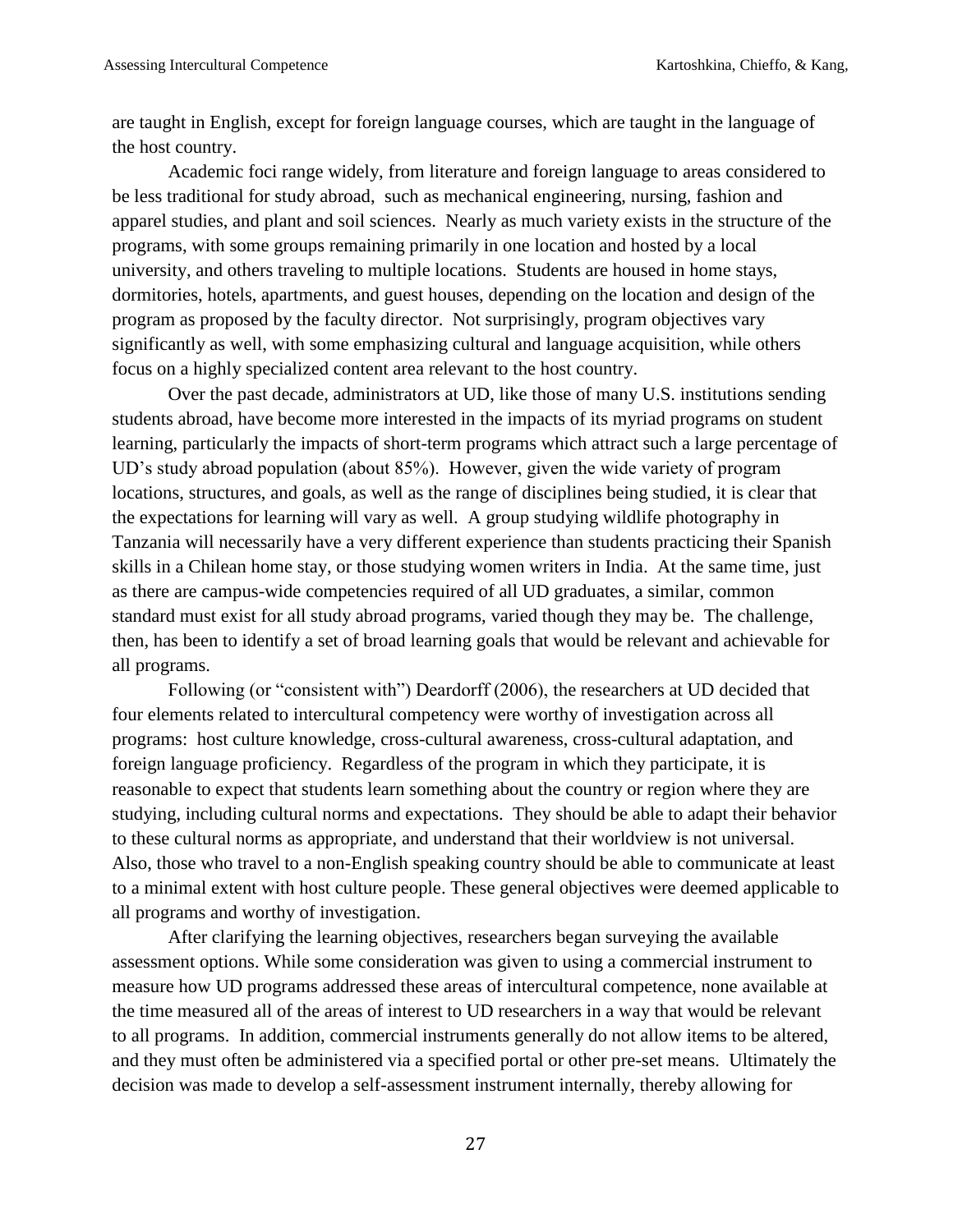complete flexibility in design and administration. This meant that the items could be embedded into UD's existing online study abroad database infrastructure, both for pre- and post-program assessment. Prior to departure, all students participating in UD study abroad programs are required to complete a set of orientation quizzes, the final one of which is the assessment itself. Likewise, at the end of their time abroad, students are required to complete an online program evaluation. Linking the assessment to existing, required pre- and post-program forms results in a response rate of more than 99%, as well as ease of data capture and ongoing data collection from year to year.

## **Participant Profile**

Participants in this study totaled 967 and took part in 46 UD faculty-led programs abroad in January, 2012. The group's gender breakdown was 71% female (N=691) and 29% male (N=276), with the vast majority being traditional college age (18-22 years old). They studied in 25 countries on 47 different programs, and their undergraduate majors represented 37 academic disciplines.

## **Instrumentation**

The survey instrument contained thirty-one multiple-choice items related to intercultural competence (Likert scale and frequency), as well as several open-ended, short-answer items that were not included in this analysis. The primary purpose of the questionnaire was to explore how students change during their one-month study abroad program, according to their own pre- and post-sojourn self-assessments. (See Appendix for the complete instrument.) *Scales.* The survey items represented four constructs related to intercultural competence: host culture knowledge, cross-cultural awareness, cross-cultural adaptation, and foreign language proficiency. *Host culture knowledge* (items 2, 5, 6, 8, 12, 13, 14, 21, 25, 26) was defined as the self-reported ability to demonstrate specific knowledge related to the host culture (for example, "I feel comfortable knowing when to laugh at a joke in my host culture"). *Cross-cultural awareness* (items 1, 9, 10, 16, 17, 18, 19, 20, 22, 23, 27) was identified as the self-reported ability to demonstrate awareness of aspects of the host culture and the skills related to such awareness (for example, "I am aware of how my typical behavior or appearance is accepted [or not] at my host site[s]"). *Cross-cultural adaptation* (items 3, 4, 11, 15) was characterized as the self-reported ability to demonstrate physical and psychological adaptation to a new environment (for example, "I feel comfortable functioning in a situation where things are not always clear, and where I have to learn and adapt as I go"). Finally, f*oreign language proficiency* (items 28, 29, 30, 31) was defined as the self-reported ability to speak or understand a foreign language in a host culture and to navigate the host site linguistically (for example, "I know how to greet, thank, and bid farewell to inhabitants of my host country in their local language").

To test the quality of the scales, a factor analysis was conducted. It was run for pre- and post-scales to ensure their reliability and consistency (same question loading for both pre and post items). The following items were identified: questions 8, 12, 13, 14 for "host culture knowledge"; questions 1, 9, 10, 17 for "cross-cultural awareness"; questions 3, 4, 11, 15 for "cross-cultural adaptation"; and questions 28, 29, 30, 31 for "foreign language proficiency".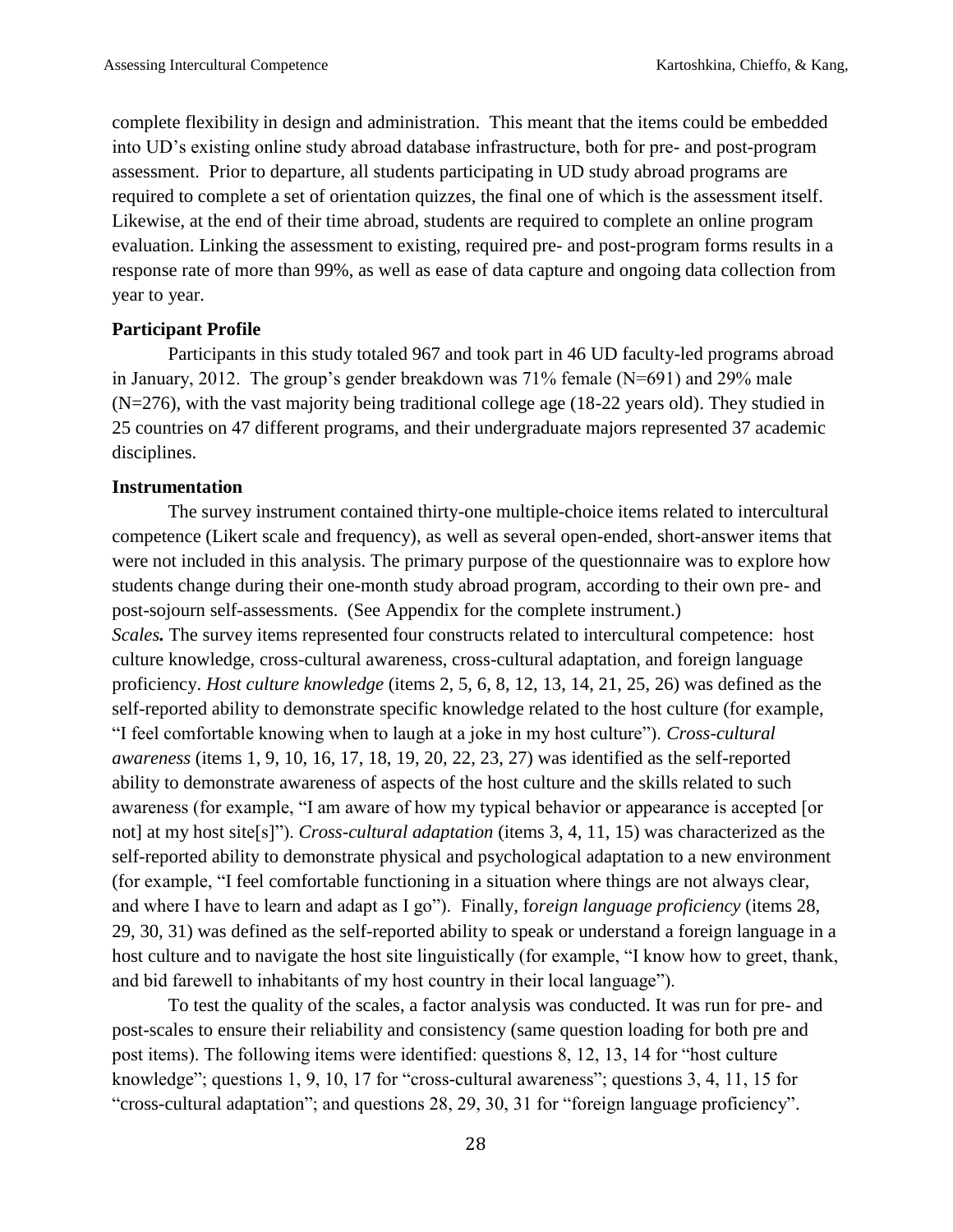Internal reliability was found to be sufficient for all four scales. Cronbach alpha for each scale ranged from  $\alpha$  = .55 to  $\alpha$  = .78. Thus, the factor analysis showed that the chosen constructs were appropriate for the tests that followed.

#### **Results**

## **Short-term study abroad impact**

The paired-samples t-test was conducted to compare students' self-reported knowledge of the host culture, cross-cultural awareness and adaptation, and their self-reported foreign language proficiency before they left and after they returned from study abroad. This test compared the means of two scores for the entire group of students: pre (before study abroad) and post (after study abroad).

It is important to note that the number of respondents is significantly lower for items comprising the foreign language scale. Students who traveled to a primarily English-speaking environment (for example Australia and the United Kingdom) were instructed not to respond to any of these items, resulting in a smaller N for this factor.

As shown in Table 1, the data yielded statistically significant increases (p<.001) in all four areas, with the greatest gain in the area of host culture knowledge (t  $(926)$ = -36.61, p=.000). The findings of this test suggest that the study abroad experience contributed to an increase in host culture knowledge, cross-cultural awareness, cross-cultural adaptation, and foreign language proficiency for all participants.

| <b>Scales</b>                | Group           | N   | М     | <b>SD</b> |          | р    |
|------------------------------|-----------------|-----|-------|-----------|----------|------|
| Host culture knowledge       | Pretest         | 926 | 16.83 | 4.00      | $-36.61$ | .000 |
|                              | <b>Posttest</b> | 926 | 21.09 | 2.38      |          |      |
| Cross-cultural awareness     | Pretest         | 930 | 16.21 | 2.02      | $-17.24$ | .000 |
|                              | <b>Posttest</b> | 930 | 17.41 | 1.82      |          |      |
| Cross-cultural adaptation    | Pretest         | 933 | 15.34 | 2.37      | $-13.76$ | .000 |
|                              | <b>Posttest</b> | 933 | 16.49 | 2.21      |          |      |
| Foreign language proficiency | Pretest         | 563 | 14.76 | 3.38      | $-16.42$ | .000 |
|                              | Posttest        | 563 | 16.62 | 2.74      |          |      |

# Table 1

| Two-tailed paired-sample t-test $(p<.05)$ |  |  |  |
|-------------------------------------------|--|--|--|
|-------------------------------------------|--|--|--|

n=number of students, M=mean, SD= standard deviation

## **Impact of Foreign Language Enrollment on Intercultural Competence**

Nine programs with 203 total participants required that students enroll in a foreign language course as part of their experience abroad. These courses had varying prerequisites, ranging from one to several semesters of college-level study (or equivalent). Therefore all participants in these nine programs had some background in the target language. The independent variable *foreign language course requirement* (FL required, FL not required) was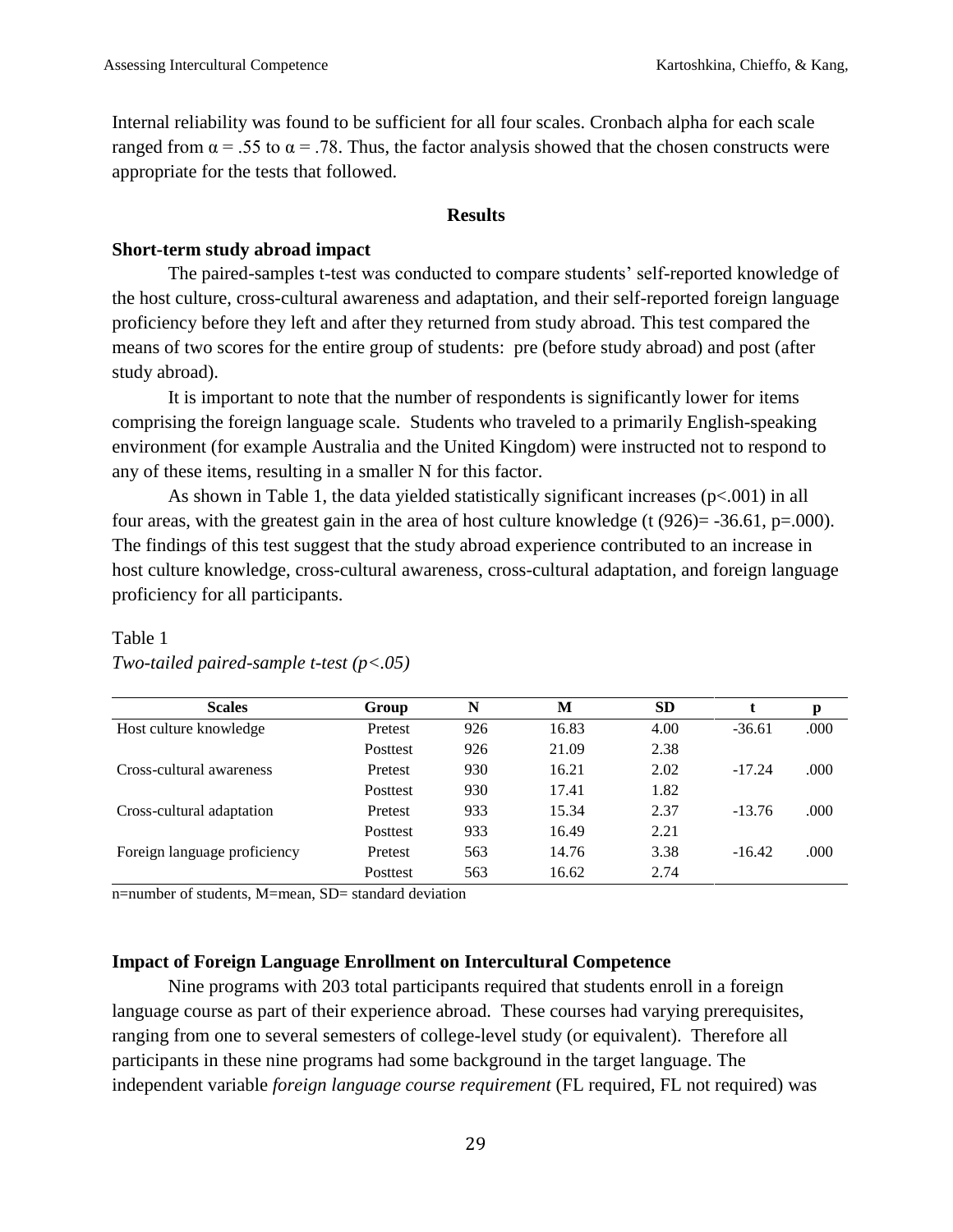used to split the respondents into two subgroups and assess the change during study abroad on all four scales (host culture knowledge, cross-cultural awareness, cross-cultural adaptation, and selfassessed foreign language capabilities). An independent sample t-test was used to compare the means of scores reported by each group before and after their sojourn.

*Host Culture Knowledge.* A significant difference was found between the foreign language and non-foreign language groups, both pre- and post-sojourn. (See Figure 1). Before departure, FL students (M= 17.47, SD=3.98) reported higher host culture knowledge than non-FL students  $(M=16.72, SD=4)$ , t  $(958)=-2.188$ ,  $p=.029$ ). Similarly, after studying abroad the students enrolled in a language course  $(M=21.53, SD=2.38)$  reported higher host culture knowledge than those who did not take such a course  $(M=21; SD=2.37)$ , t( 924) = -2.567, p=.010). It is not surprising that FL students would begin their study abroad experience with significantly higher host culture knowledge, since language courses typically include such content. And certainly one would expect students in foreign language courses to continue to increase this knowledge while enrolled in such a course abroad. Less predictable, by contrast, are the post-sojourn responses of the non-foreign language group, which followed a positive trajectory similar to that of the students in foreign language courses. This suggests that the study abroad experience itself (and/or the content of other, non-FL courses in which students were enrolled) contributed to significant growth in this area.

## Figure 1





*Cross-cultural awareness.* In terms of cross-cultural awareness, results yielded a significant difference between the two groups only before study abroad (See Figure 2). Initially, those students enrolled in foreign language courses indicated higher cross-cultural awareness (M=16.6, SD=1.87) than their peers (M=16.12, SD=2.04), t (965) =-2.796, p=.005). However, after studying abroad no significant difference between the groups was found,  $t(928) = -136$ , p $> 0.05$ . This suggests a curious "catch up" effect among those students not enrolled in foreign language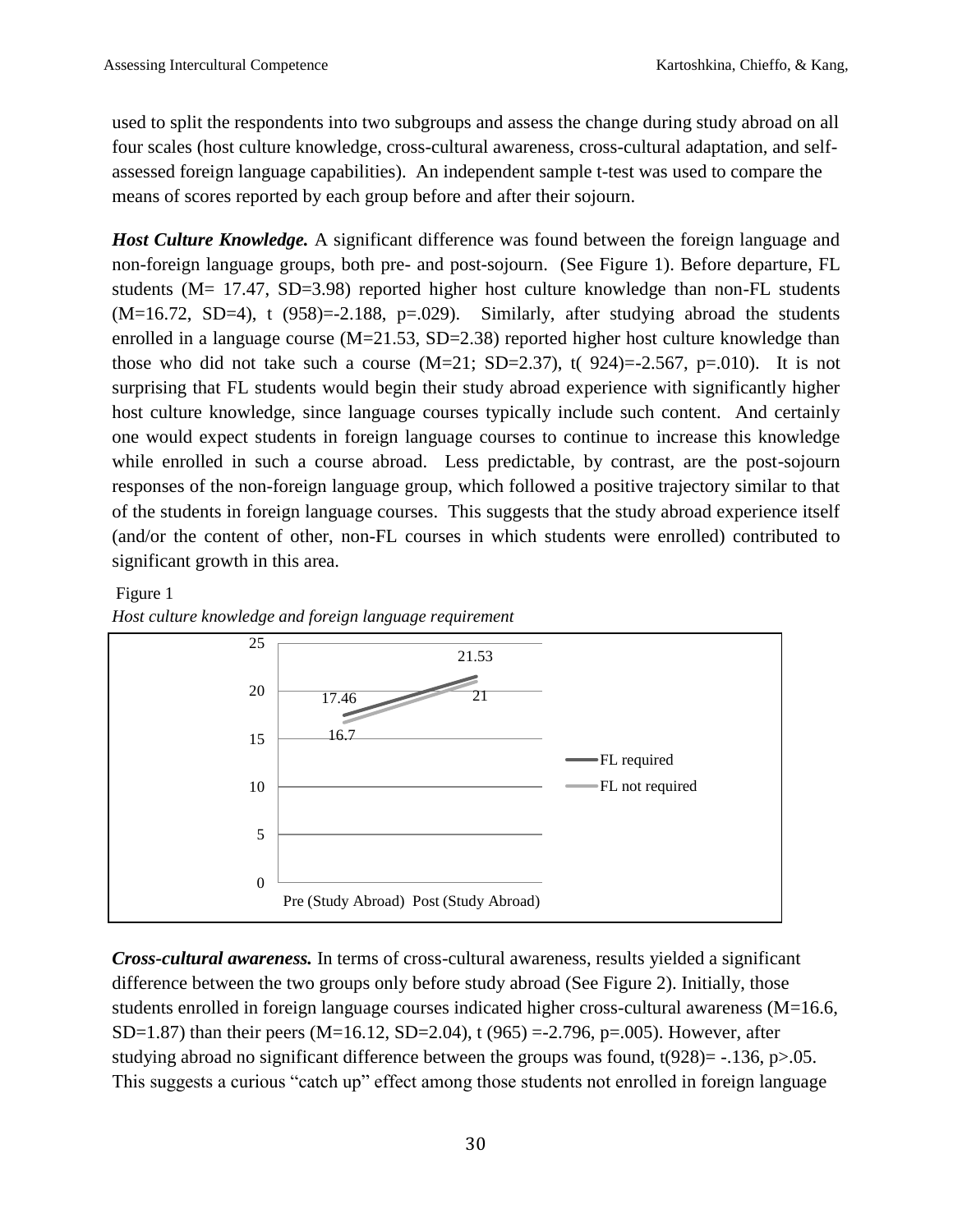courses which can only be attributed to the study abroad experience itself (or to the content of non-FL courses, which is less likely).

## Figure 2

*Cross-cultural awareness and foreign language requirement*



*Cross-cultural adaptation.* In terms of cross-cultural adaptation, no significant difference between the two groups was found before studying abroad. (See Figure 3.) However, the there was a statistically significant difference between groups after studying abroad. Surprisingly, students who were not enrolled in a language course  $(M= 16.66, SD= 2.1)$  reported higher postprogram scores in cross-cultural adaptation than their peers who took such a course  $(M=15.68,$ SD=2.54), t (209)= 4.597, p=.000). This result suggests that the foreign language course, or perhaps some other programmatic or environmental factor differentiating the two groups, highly influenced how students perceived their adaptation.

## Figure 3



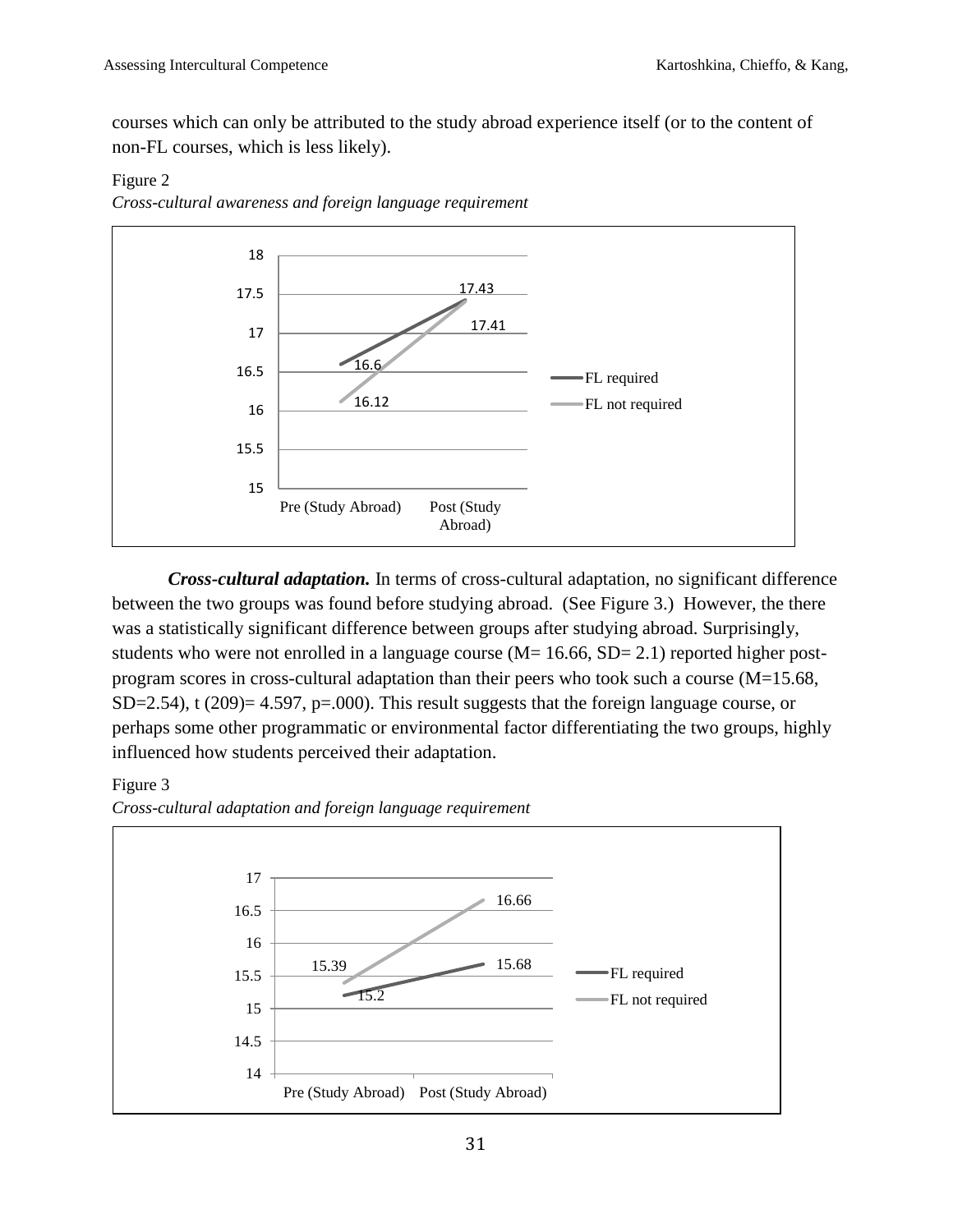In order to explain these unexpected results, it can be posited that students in Englishspeaking countries may have perceived their adaptation as more successful due to the lack of a language barrier. This group represents approximately 40% of the population of students not enrolled in foreign language courses and is therefore large enough to meaningfully impact the results. Therefore another analysis was conducted in which all students in English-speaking countries were removed, leaving only those in non-English-speaking countries. Remarkably, the results were the same. Prior to studying abroad there was no significant difference between the FL-required and non-FL-required groups. However, post-sojourn the students not enrolled in foreign language courses ( $M = 16.48$ ,  $SD = 2.14$ ) had significantly higher adaptation scores than those taking such courses (M=15.68, SD=2.54), t (247)= 3.57, p=.000). Again, the results indicate that either the language courses themselves, or other programmatic or environmental factors, influenced students' perceived adaptation such that the language students were less successful in this area.

*Foreign Language Proficiency.* Note that this test compares two subgroups of students in non-English-speaking countries: those who were required to enroll in a foreign language course and those whose coursework was conducted in English. Not surprisingly, a significant difference was found both pre- and post-sojourn between the FL subgroups with regard to perceived communicative ability. (See Figure 4.). Before departure, students enrolled in a language course (M= 17.43, SD=1.93) reported higher foreign language proficiency than those whose coursework was in English (M=14.09, SD=3.31), t (419)=-16.552, p=.000). Similarly, after their program, responses from the FL students  $(M=18.52, SD=1.57)$  indicated higher perceived proficiency levels than their peers (M=15.98; SD=2.78),  $t(445)$ =-13.751, p=.000). However, similar to the results in the area of host culture knowledge described above, the non-FL group followed a positive trajectory similar to that of the FL-group. These results suggest that the experience of spending one month in a non-English-speaking environment, even without formal foreign language instruction, has an impact on perceived foreign language proficiency.

## Figure 4.



*Foreign language proficiency and foreign language requirement*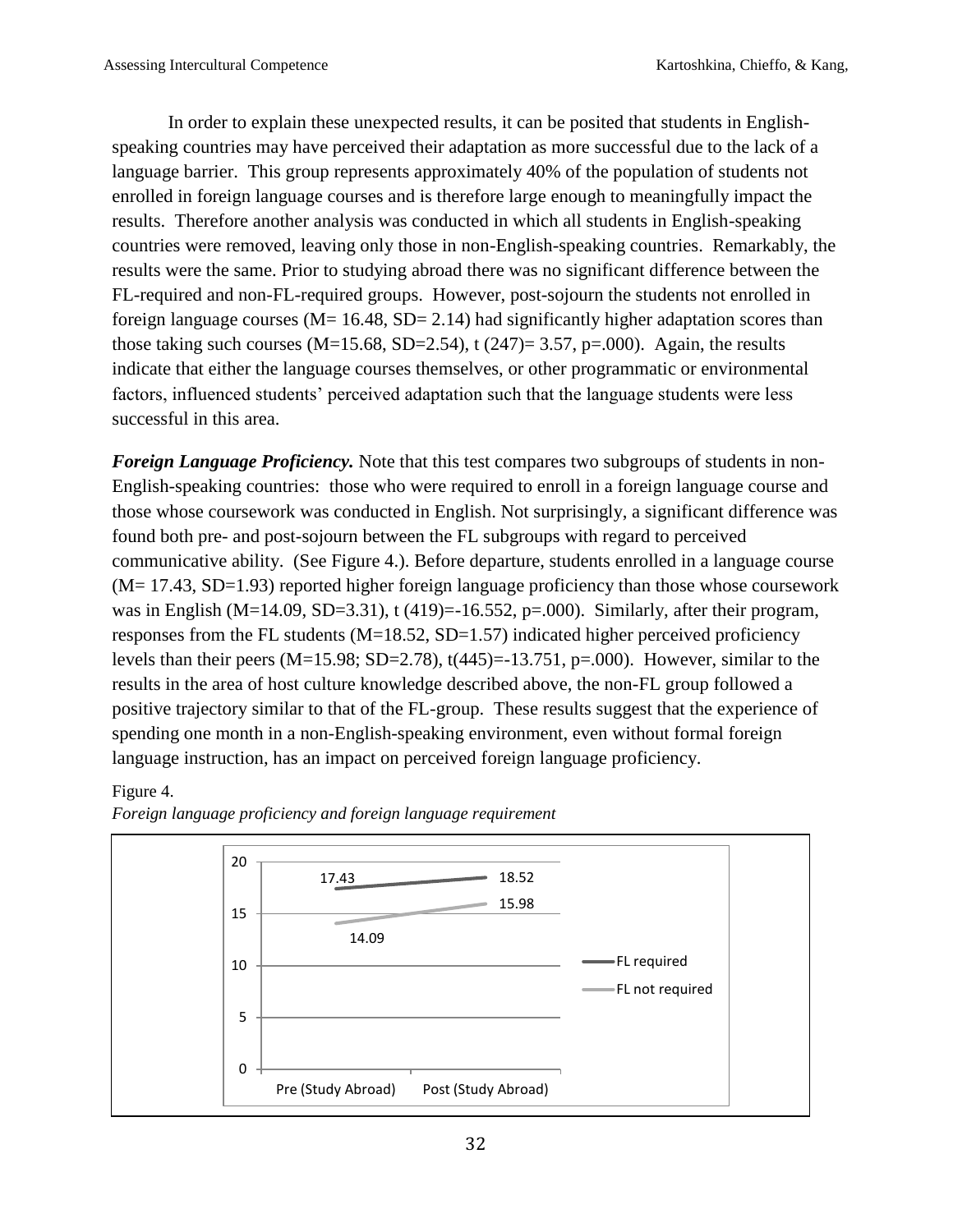## **Discussion**

This study was undertaken to investigate whether short-term faculty-led study abroad programs led to changes in intercultural competence, specifically in the areas of host-culture knowledge, cross-cultural awareness, cross-cultural adaptation, and foreign language proficiency. It also examined whether enrollment in a foreign language course during study abroad is an influential factor in developing intercultural competence.

#### **Intercultural Competence**

The results have demonstrated that short-term programs abroad can indeed significantly increase all measured learning outcomes examined in this study: host culture knowledge, crosscultural awareness, cross-cultural adaptation, and foreign language proficiency. Specifically, an increase in host culture knowledge indicates that after studying abroad, students felt that they knew more about their host site, its geographical landmarks, historical events, traditions, and current issues. This finding is consistent with previous studies (Chieffo & Griffiths, 2004; Williams, 2009), suggesting that even a short program abroad can effect positive change in this area of intercultural competence.

Positive development in the area of cross-cultural awareness demonstrates that after studying abroad, students were able to better interpret people's behavior in the context of their culture, tried to understand why people behave a certain way before judging their actions, and knew how to diminish stereotypes that people in the host culture had about U.S. Americans. Such growth is consistent with the findings of previous studies (Anderson, 2006; Black and Duhon, 2006; Kitsantas and Meyers, 2002) that also suggested that study abroad might lead to an increase in this cognitive ability to understand the unique foundations of each culture.

An increase in cross-cultural adaptation suggests that students felt more comfortable dealing with unknown situations in their host culture and adapting to new circumstances as they arose. This finding supports the results of previous studies (Anderson, 2006; Williams, 2009) which imply that study abroad might lead to increased adaptability to unfamiliar contexts and people, flexibility in finding solutions, and keeping an open mind.

Finally, positive change in perceived foreign language proficiency indicates that students believed that by the end of their sojourn they had developed basic foreign language skills enabling them to communicate with people in the host culture, and that they became more motivated to study a foreign language. These results support the limited literature that demonstrates how study abroad can be beneficial for increasing foreign language skills (Allen & Herron, 2003) and enhancing students' motivation to learn or continue learning a foreign language (Davidson, 2007). Even if students did not demonstrate actual improvement in proficiency, an increase in perceived ability and interest was nevertheless evident.

## **Foreign language Course in Developing Intercultural Competence**

Enrollment (or absence thereof) in a foreign language course was used as an independent variable to measure differences between the FL and non-FL subgroups. Students who took a language course during their program reported higher host culture knowledge and foreign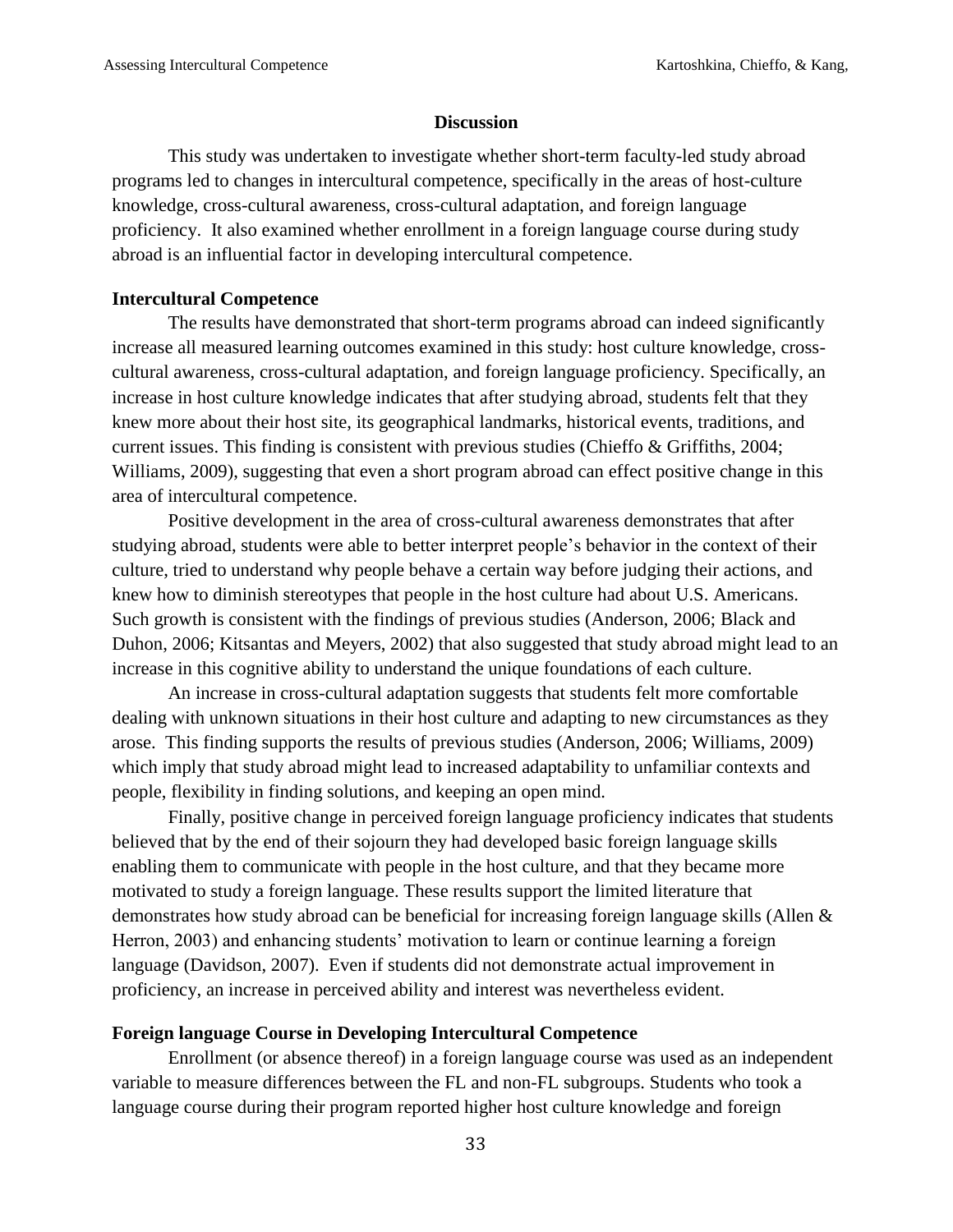language proficiency both before and after studying abroad, as compared to their peers who did not take an FL course. This finding was expected and is supported by earlier research (Schwieter & Kunert, 2010). Students who took the FL course had an opportunity to learn about the host culture and develop foreign language skills in a formal classroom setting, both prior to, and during, the sojourn abroad. Perhaps even more interesting are the responses of students in the non-FL group, which followed the same upward trajectories of those of the foreign language students in the areas of host culture knowledge and language proficiency. Even without formal classroom instruction in foreign language, students in the non-FL group reported significant increases in these areas, implying that other factors contributed to their growth, for example outof-classroom experiences during their time abroad.

In terms of cross-cultural awareness, a significant difference between FL and non-FL groups was found only before studying abroad, with the FL group yielding higher scores. It is not surprising that students with some FL background, and who chose a study abroad program with a foreign language component, were more prepared for differences between cultures and were able to understand the origins of those differences, compared to students who did not have such background and interest. After studying abroad, however, the groups reported the same level of cross-cultural awareness. Findings show that during the month abroad, the non-FL students caught up to their language-studying peers in this area, indicating that, for these students, factors other than language study must have contributed to the changes in their crosscultural awareness. It remains unclear whether, and to what extent, the language course influenced growth in cross-cultural awareness among FL students.

Regarding cross-cultural adaptation, no significant difference was found between the FL and non-FL groups prior to study abroad. However, after their programs, the students who did not take a foreign language course reported developing higher cross-cultural adaptation skills than those enrolled in an FL course. This was also the case for the smaller sub-group of students who traveled to non-English-speaking countries. One possible explanation for these surprising results may be that programs with FL courses almost always have home stay housing arrangements, which require an additional level of adaptability, while those without required FL courses more typically have hotel housing, or other accommodations in which students are not living together with individuals from the host culture. It is reasonable to think that students whose living arrangements required more flexibility and attentiveness to the lifestyles of their hosts would be more challenged to adapt and less likely to rate their success in this area highly. In that same vein, due both to their coursework and their accommodations, those students were more likely to be compelled to speak the local language, which, as any language learner knows, can quickly lead to uncertainty when one realizes how inadequate one's skills are. In short, the FL students, living in home stays, may have been more challenged to adapt, and at the same time more aware of their communicative shortcomings, than their peers whose courses were taught in English. This may have led them to rate their post-sojourn adaptation higher than when their program began, but still lower than that of those who did not take a language course and who lived more removed from the host population.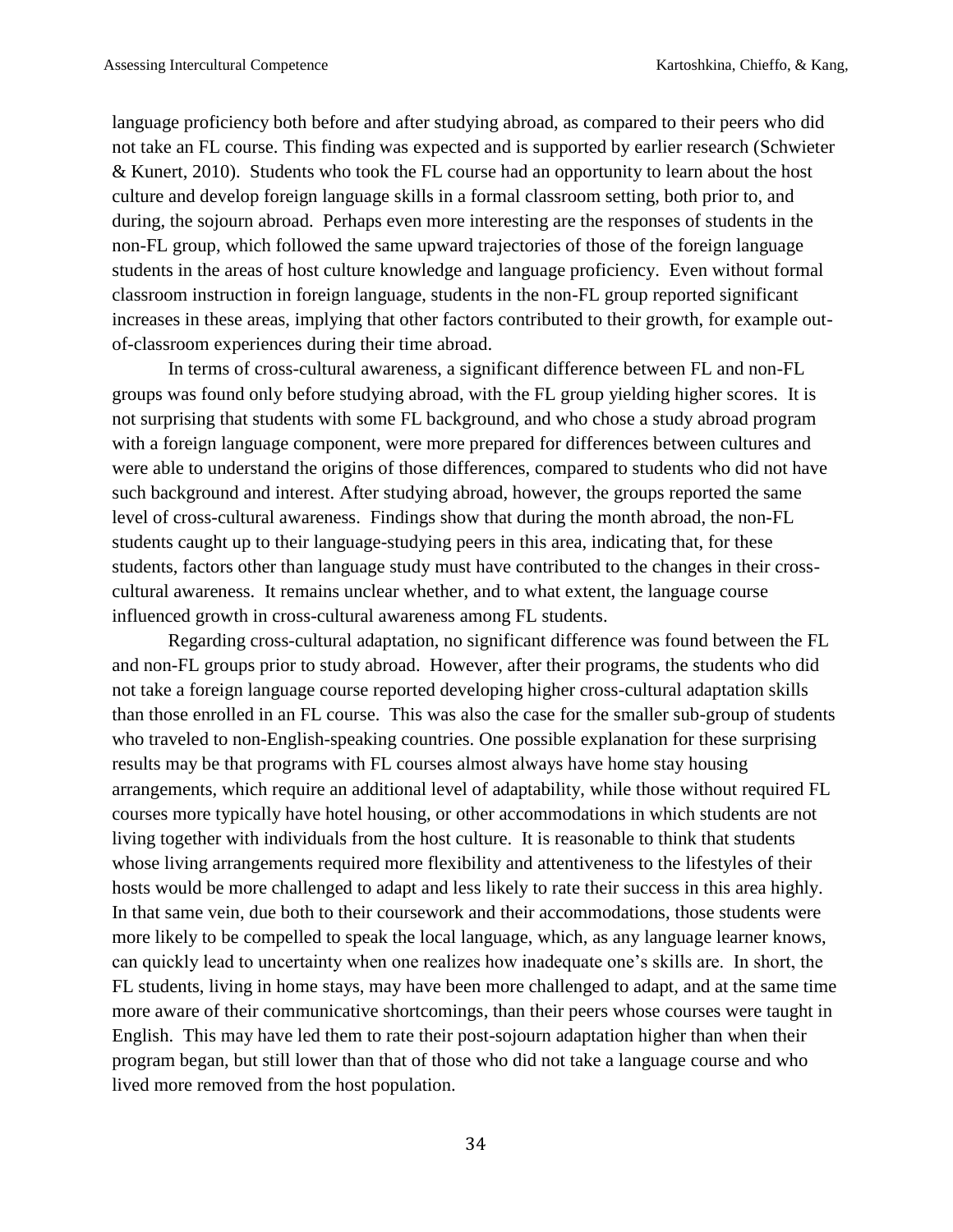Cross-cultural adaptation theory developed by Kim (2001) might also shed the light on this unexpected and surprising finding. When adapting to a new culture, people experience stress – the default response that occurs when the capabilities of an individual cannot meet the demands of the environment. This stress is temporary, and it challenges people to put aside mental patterns and behaviors from the home culture and acquire new ones to successfully navigate a host culture. Students who were not enrolled in a foreign language course might have been working harder to develop adaptation skills because they were not as linguistically prepared for various cross-cultural situations as their peers who studied the host culture language. They therefore may have experienced more cycles of stress than the language learners, which, according to Kim, leads to change and personal growth, and hence a greater degree of perceived adaptation.

## **Future Directions**

No study can be completely comprehensive, and therefore this study, like all others, has its limitations. First, it is based on indirect measures (students' self-reported scores) and, thus, only presents students' perceptions of how they changed due to study abroad experiences. Even though it is important to know what students think about their growth in various areas comprising intercultural competence, it would be advisable in future studies to also examine qualitative data provided by students to better understand the depth of their changes. Direct measures would yield more accurate responses, but such instruments are difficult to design and administer in a study of this scale.

The diversity of study abroad programs represented in this study is vast and can be seen as both enriching and at the same time problematic. The results present a broad picture of how students changed, but upon examination this view may be too simplistic. The wide array of program models necessarily attracts students with varying backgrounds and experiences. Thus, to some extent, these differences are concealed when pre- and post-data are compared for the entire, monolithic group. Conversely, examining subsets (for example the FLversus non-FL groups) reveals that diverse categories of students often already have significantly different results in the pre-program phase, which can lead to "apples to oranges" comparisons. Thus, future studies can take this into consideration and examine more background factors and student experiences that might influence students' learning outcomes.

The influence of foreign language study while abroad remains unclear. It seems counterintuitive that students progress at the same pace on some measures of intercultural competence regardless of whether their time abroad is accompanied by formal foreign language study. Yet the study's results appear to suggest just this. The "catch-up" effect experienced by non-foreignlanguage students in the area of cross-cultural awareness supports this premise, implying that aspects of the experience abroad other than formal classroom study are contributing to this significant growth. However, it is not yet known what these aspects might be; further investigation is necessary. Likewise, it seems counter-intuitive that students participating in language-based programs with coursework focusing on the host culture would mark less progress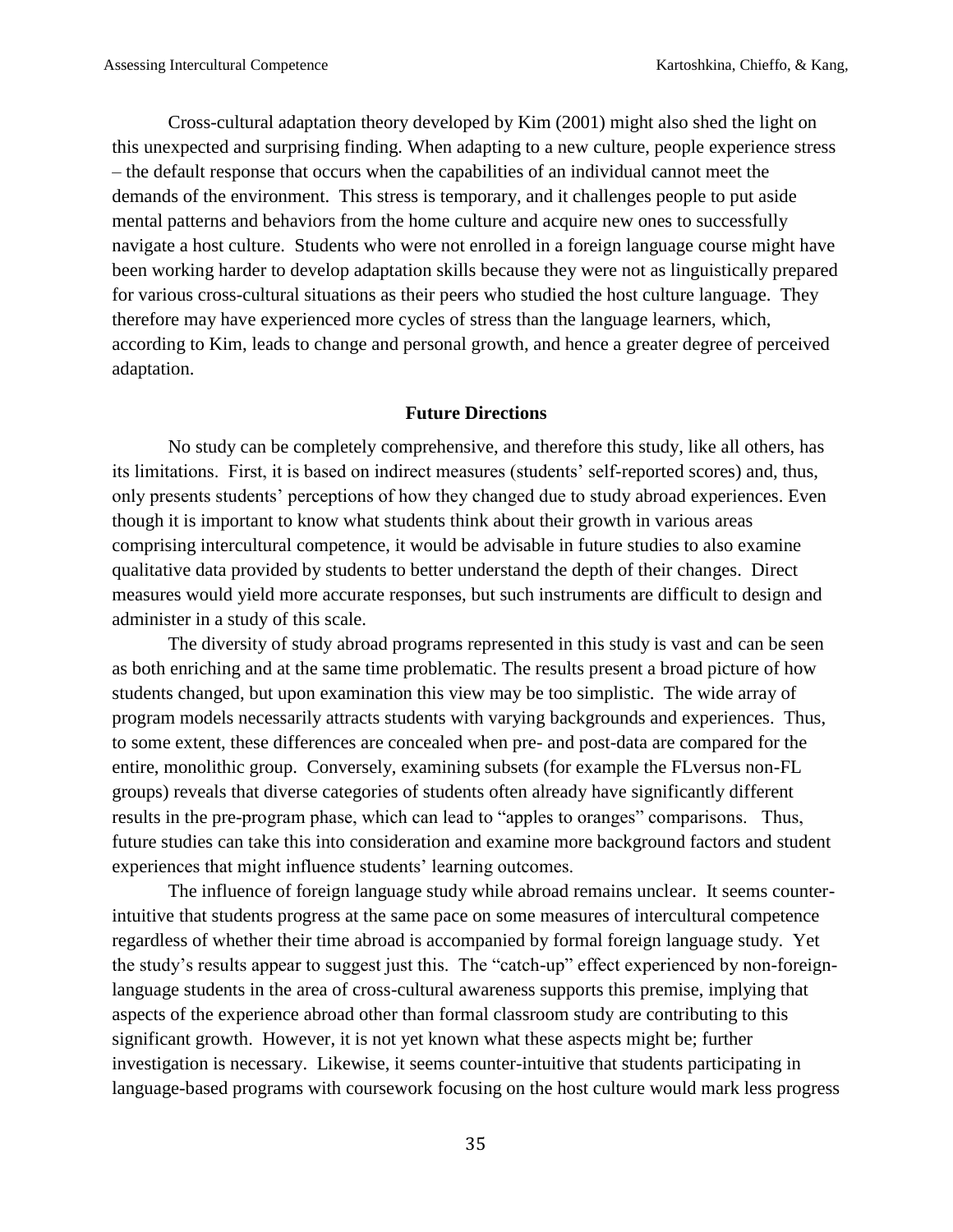in the area of adaptation than those taking coursework in English. It is unclear whether selfdeception is at play among the non-language students, or whether program design (home stay versus hotel) is a factor, or whether adaptation is influenced by other, yet unexamined aspects. Thus, more studies are encouraged to learn more about the influence of foreign language study on students' learning, especially on short-term study abroad programs.

Lastly, while developing an assessment instrument internally was advantageous in this case and aligned with institutional goals and practices, such a large-scale project brings with it challenges as well. The survey used for this study was not subject to the rigorous testing of commercially available instruments. Thus, reliability of some scales was a bit lower than expected but was still acceptable for the purposes of the study. In addition, the unique instrument precludes direct comparison of findings with those of other studies at other institutions. More education abroad research is encouraged using internally-developed instruments. This would stimulate the evolution of best practices among those institutions that find the available commercial instruments either too costly or cumbersome, or not designed to measure the specific learning outcomes of their programs.

#### **References**

- Anderson, P., Lawton, L., & Rexeisen, R., et al. (2006). Short-term study abroad and intercultural sensitivity: A pilot study, *International Journal of Intercultural Relations, 30*, 457-469.
- Allen, H.W. &Herron, C.A. (2003). A mixed methodology investigation of the linguistic and affective outcomes of summer study abroad. *Foreign Language Annals, 36,* 370-384.
- Davidson, D.E. (2007). Study abroad and outcomes measurements: The case of Russian. *Modern Language Journal, 91,* 276-280.
- Deardorff, D.K. (2006). Identification and Assessment of Intercultural Competence as a Student Outcome of Internationalization. *Journal of Studies in International Education,* 2006, *10*(3), 241–266.
- DeKeyser, R. (2010). Monitoring process in Spanish as a second language during a study abroad program. *Foreign Language Annals, 43*(1), 80-92.
- Black, H.T. & Duhon D.L. (2006). Assessing the impact of business study abroad programs on cultural awareness and personal development, *Journal of Education for Business,* (January/February), 140-144.
- Chieffo, L. & Griffiths, L. (2004). Large-scale assessment of student attitudes after a short-term study abroad program. *Frontiers: The Interdisciplinary Journal of Study Abroad*, *X,* 165- 178.
- Cubillos, J. Chieffo, L. &Fan, C. (2008). The impact of short-term study abroad programs on L2 listening comprehension skills. *Foreign Language Annals*, *41*(1), 157-186.
- Dwyer MM (2004) More is better: The impact of study abroad program duration. *Frontiers: The Interdisciplinary Journal of Study Abroad, 10,* 151-163.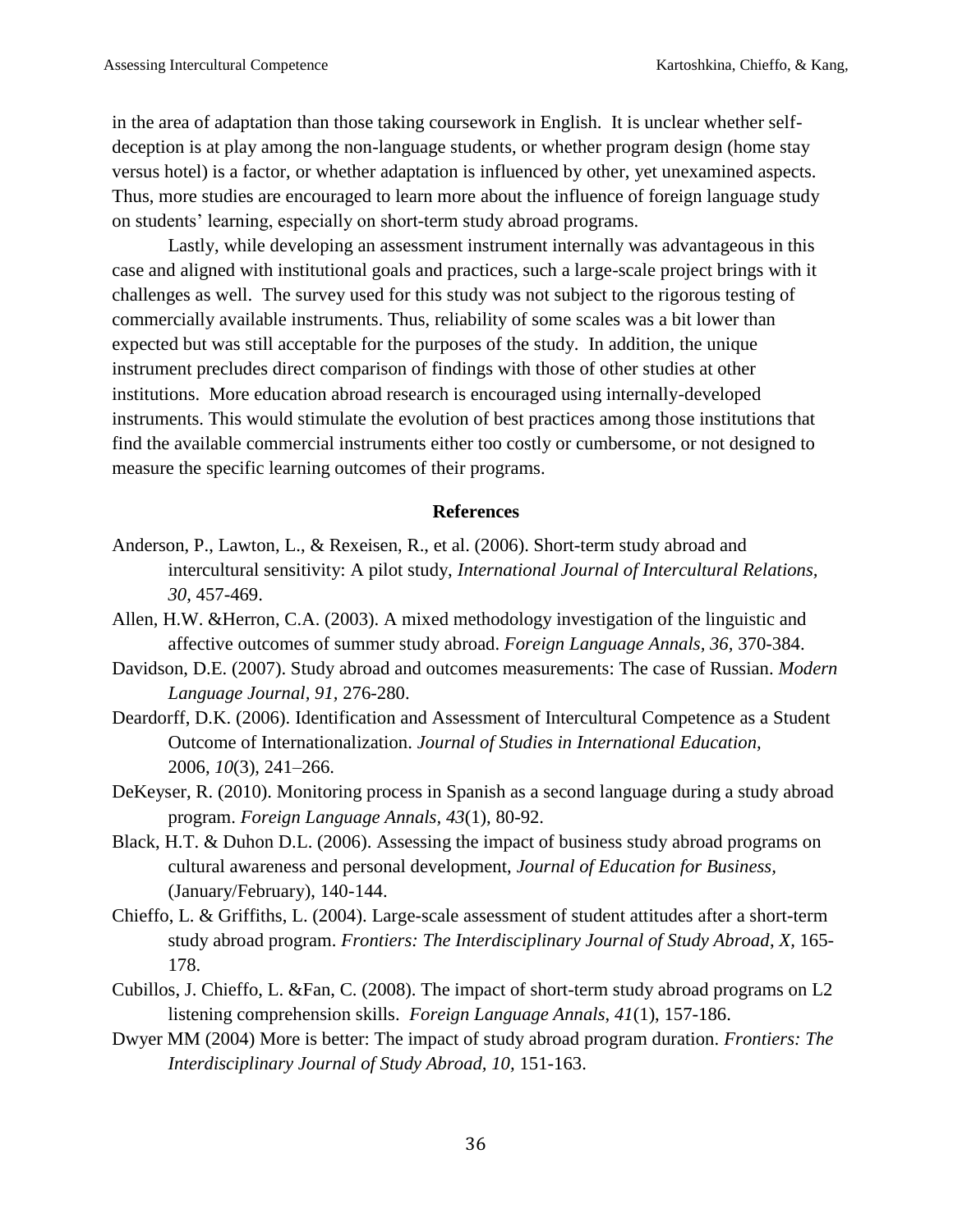- Engle, L. & Engle, J. (2004). Assessing language acquisition and intercultural sensitivity development in relation to study abroad program design. *Frontiers: The Interdisciplinary Journal of Study Abroad, X*, 219–236.
- Gullekson, N.L., Tucker, M.L., & Coombs, G. et al. (2011). Examining intercultural growth for business students in short-term study abroad programs: Too good to be true? *Journal of Teaching in International Business, 22* (2), 91–106.
- Institute of International Education. (2012). *Open doors: Report on international educational exchange.* New York: Author. Retrieved December 1, 2012 from http://opendoors.iienetwork.org/
- Kim, Y..Y. (2001). *Becoming Intercultural: An Integrative Theory of Communication and Crosscultural Adaptation.* Thousand Oaks, CA, USA: SAGE Publications.
- Kitsantas, A. & Meyers, J. (2002). Studying abroad: Does it enhance college student crosscultural awareness? *Educational Resources Information Center*, 456- 648.
- Lewis, T.L. & Niesenbaum, R. A. (2005). Extending the stay: Using community-based research and service-learning to enhance short-term study abroad. *Journal of Studies in International Education*, *9*, 251-264.
- Medina-López-Portillo, A. (2004). Intercultural learning assessment: The link between program duration and the development of intercultural sensitivity. *Frontiers: The Interdisciplinary Journal of Study Abroad, X*, 179-199.
- Pence, H.M. & Macgillivray, I.K. (2008). The impact of an international field experience on preservice teachers. *Teaching and Teacher Education, 24*(1), 14-25.
- Schwieter, J.W. & Kunert, S. (2012). Short-term study abroad and cultural sessions: Issues in L2 development, identity, and socialization. In M. P. Chamness, , J. Watze, & M. Mantero, (Eds.) *Readings in language studies, vol. 3: Critical language studies: Focusing on identity* (pp. 587-604). New York, NY: International Society for Language Studies, Inc.
- Williams, T.R. (2005). The reflexive model of Intercultural Competency: a multidimensional, qualitative approach to study abroad assessment. *Frontiers Journal*, 356-371.

## **About the Authors**

**Yuliya Kartoshkina, PhD student,** is in the Educational Foundation and Research department at the University of North Dakota. She has conducted several research studies with international and study abroad students related to their retention, learning and changes in cultural identity due to cross-cultural experiences.

**Lisa Chieffo, EdD,** is Associate Director for Study Abroad in the Institute for Global Studies at the University of Delaware. With 20 years' experience in education abroad, Lisa has published and presented on the assessment of short-term programs, first-year students abroad, foreign language acquisition abroad, and training faculty to serve as program leaders.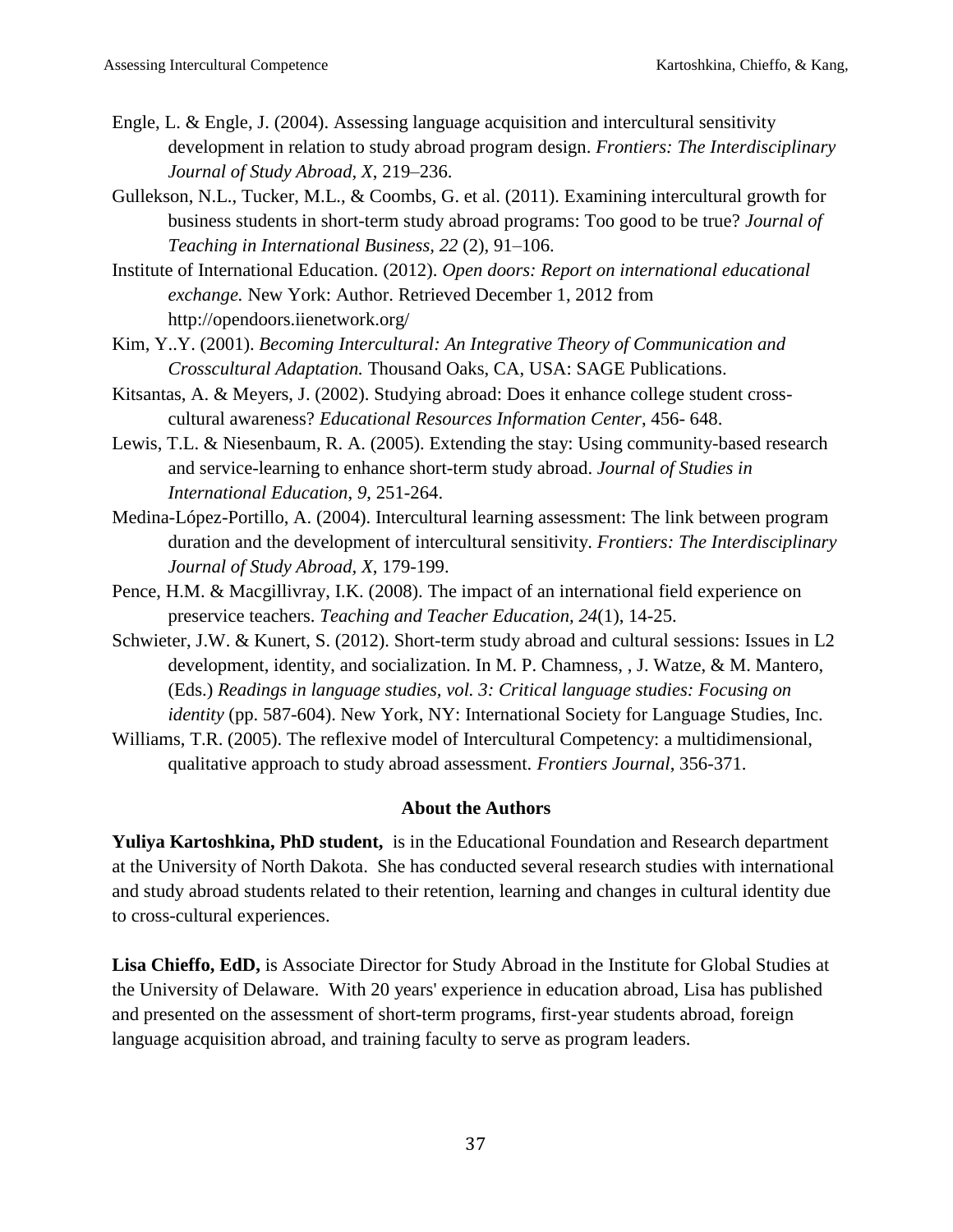**Tanya Kang, MA,** was received in Intercultural Communication from the University of Delaware. Her thesis focused on study abroad students' cross-cultural adaptation and she has a continued interest in study abroad and international education research.

# **Appendix**

## **Answer Key - Hardly Ever / Occasionally / Sometimes/ Frequently / Almost Always**

- 1. When I meet people who are different from me, I interpret their behavior in the context of their culture.
- 2. I feel comfortable knowing when to laugh at a joke in my host culture.
- 3. When challenged to adapt to a new situation on my program, I have relied heavily on family, friends, or peers to get me through.
- 4. Having to learn how things work in a new environment this term has stressed me out.
- 5. I am able to ascertain whether a member of my host culture is annoyed with me.
- 6. During this term I have consciously withheld judgment on a controversial international event or issue until I learned more facts.
- 7. Being in an environment where I don't understand the local language makes me nervous or anxious. **(Skip this item if you have never been in this situation.)**

## **Answer Key - Strongly Disagree / Disagree / Neither / Agree / Strongly Agree**

- 8. I am able to give examples of at least two cultural taboos at my host site(s).
- 9. When observing or interacting with individuals from another culture, I try to understand their perspectives before judging their actions.
- 10. I am aware of how my typical behavior or appearance is accepted (or not) at my host site(s).
- 11. I have been able to adapt at my program site with less access to a cell phone and/or email than I am used to at home.
- 12. I have sufficient knowledge of my host location(s) to explain a current issue there to a friend or family member who has never been there.
- 13. I can discuss with confidence at least two historic events that are important to the population of my host sites.
- 14. I can name at least three significant geographic landmarks of my host site(s) such as rivers, mountains, or lakes.
- 15. I feel comfortable functioning in a situation where things are not always clear, and where I have to learn and adapt as I go.
- 16. One should not have to adjust one's actions and/or appearance in order to assimilate into another culture(s).
- 17. I know what I can do to diminish some of the stereotypes that people at my host site(s) might have about someone like me.
- 18. I see value in talking with people who think differently than I do.
- 19. One primary reason for traveling is to compare a foreign culture with one's home culture and determine which is better.
- 20. I will return home with some stereotypes of people from my host site.
- 21. I have a developed appreciation for the arts (in the form of buildings, crafts, paintings, music, literary works, and other human artifacts) of my host site.